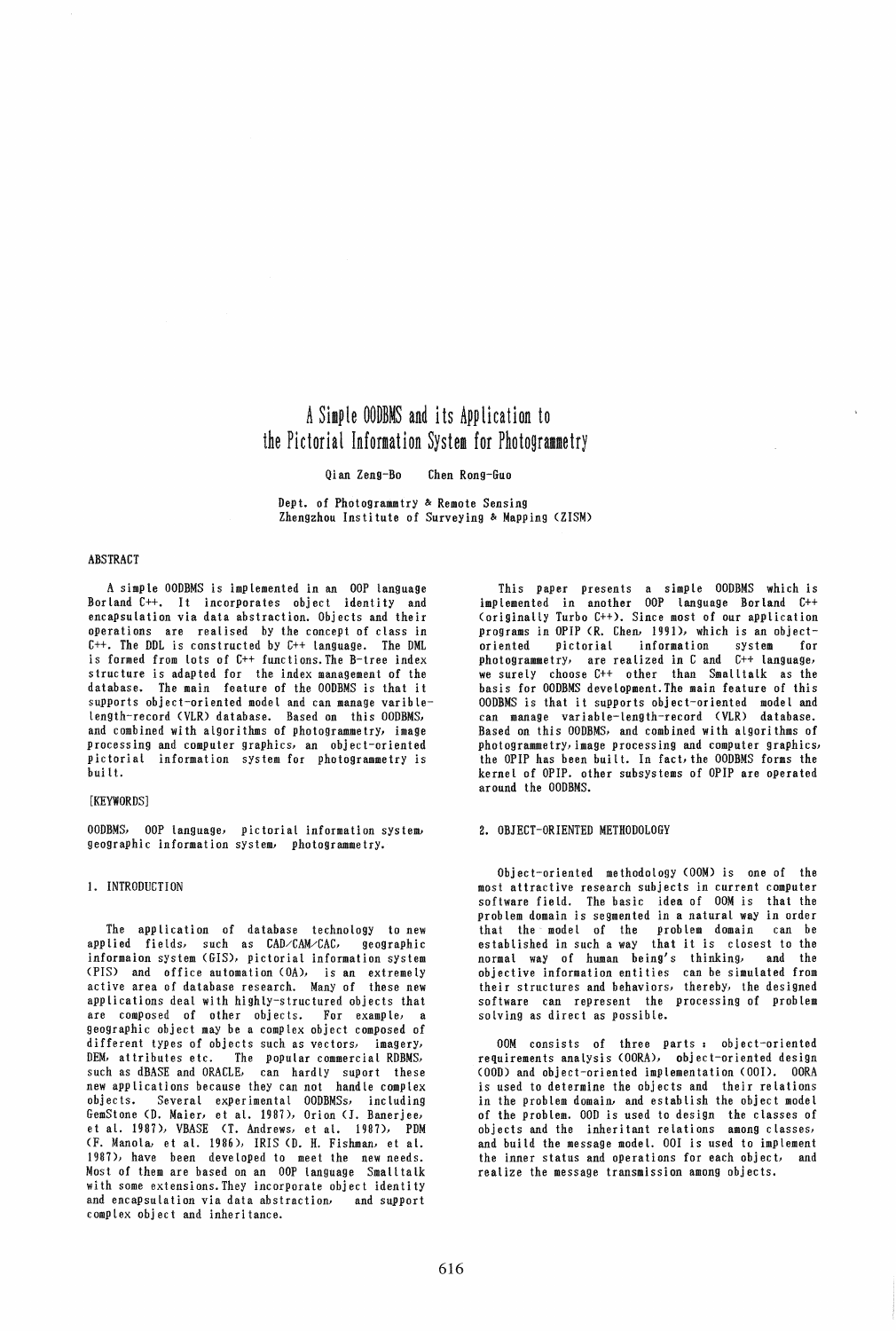# 3. CONSIDERATIONS ON DATA MODEL AND DATA STRUCTURE

The data model for database has been walking towards the object-oriented model from hierarchical model, network model and relational model. In hierarchical model, data are organized as tree structure which has direction and order. In network model, data are organized as directional graph structure. In reLational model, data are organized as 2-D relational table which is based on relational algebra. These conventional data models are not fit for new applications, especially for engineering applications (such as CAD, GIS, PIS etc.) because they have Lack of capabilities of managing and manipuLating highlY-structured complex objects which exist everywhere in real world. Object-oriented model has extended and improved the conventional models. It is capable of handling and simulating complex objects. The hierarchical structure, network structure and relational structure can exist in a complex object simultaniously. Object-oriented model has expansibility so that new contents can be added to the existing data model, and different types of data objects can be held and manipuLated with a unified mechanism of manag emen t.

The data types in PIS include vector data, raster data and attribute data. There are two kinds of PIS systems: raster systems and vector-based systems. Both have an important place in PIS and will continue to prevail for a Long time. The latter works wetl when reat world spatial conditions can accurately be defined as lines or edges. The vector approach can obtain imPortant topological information which is difficult to achieve with the raster model, but it is rather ineffective for performing Boolean and overlay operations on different data layers. The raster (including compressed raster encoding such as quadtree ) model is more appropriate when the problem can be described as discrete samples of continuous fields. It supports image algebra operations and has powerful backing of image processing techniques. Due to no clear answer for which one is better, the combination of vector and raster structures would be more appropriate in PIS (M. Molenaar et aL, 1990).

In object-oriented model, the complex objects can be composed of different types of objects which can have different data structures and can be distributed in different databases. In this way, the vctors, rasters and attributes are combined into a unified data structure -- object-oriented example, a geographic entity may be defined as a complex object as shown in Fig. 1.



Fig.1 A geographic entity as a complex object.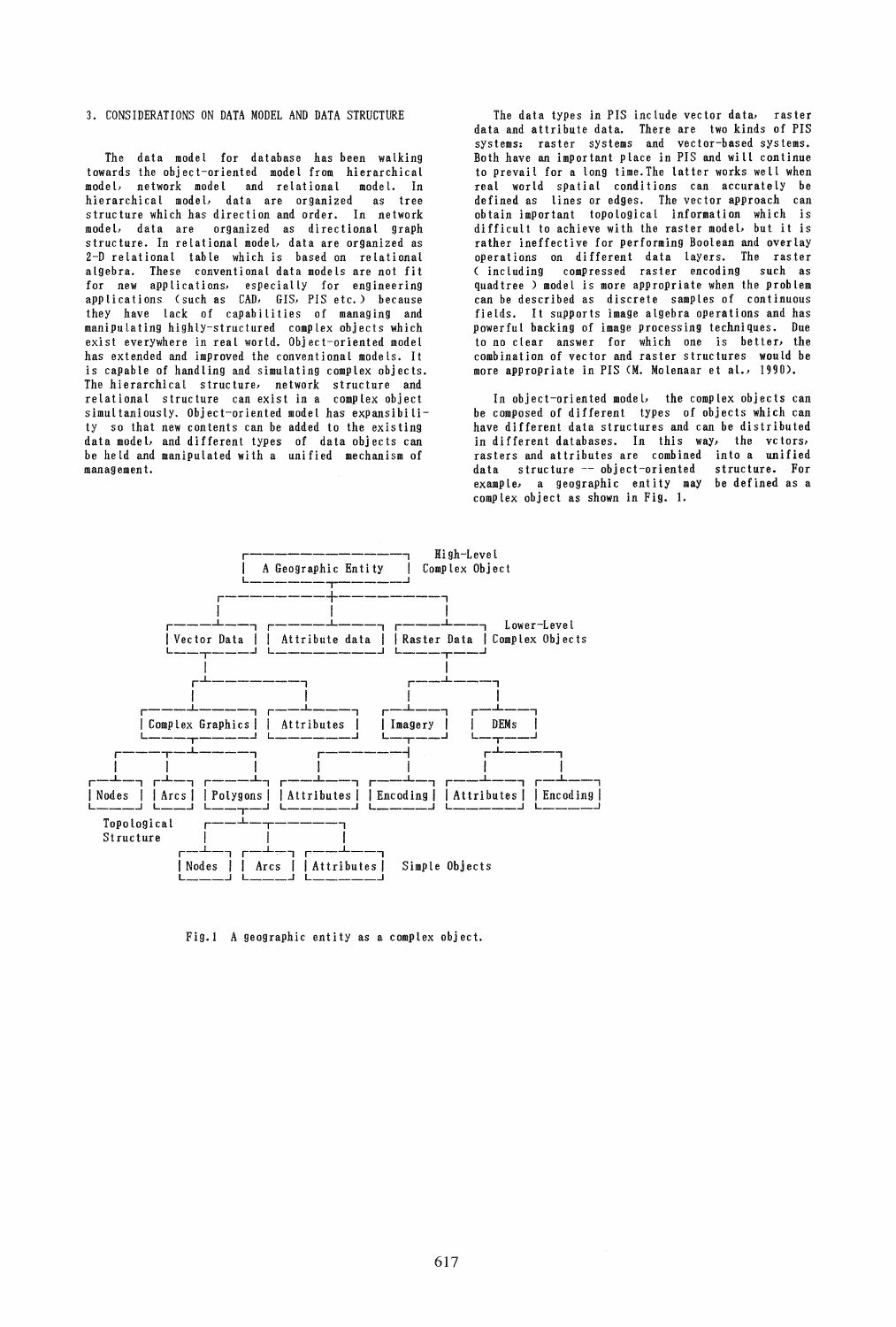# 4. Implementation of the OODBMS

# 4.1 Data description Language

The objects and their operations can be implemented by the concept of class, derived class and virtual function in C++ language. The object-oriented data description language (DDL) can be realized directly by C++ language, but this kind of DDL is difficult to be maintained by the inexperienced user. Therefore, we have developed a database schema compiler. The database schema consists of three parts: data eLement dictionary which defines data elements and their classes, object specifications which specify the data structures and operations of the objects, index specifications which specify the index keys. The schema compiler verifies the syntax of the schema, and then transLates the correct schema into C++ source codes which are used by data manipulation language and appLication programs.

## 4.2 Data manipulation language

The object-oriented data manipulation Language (DML) is actually a series of C++ functions which are<br>used to manage and manipulate databases. These used to manage and manipulate databases. functions call the data fite management functions and the index file management functions directly, and then perform operations (such as addition, deletion, accession, modi fication, query etc.) on the databases. The B-tree structure is used for index management of the databases.

# 4.3 Application software

The graphics} imagery and DEMs are treated as compLex objects which can be managed by the OODBMS. Considered the specific characteristics of the complex objects, we add the variable-length-record (VLR) file structure to the OODBMS. The database software is combined with image processing and graphic operations, and interfaced to the corresponding window icon system so that the user can perform various kinds of manipulations and visual queries on various types of objects (incLuding simple objects and complex objects) in the databases.

## 5. AppLications of the OODBMS to OPIP

OPIP is a high-tech information system which is integrated with informatics, image processing, computer graphics, database, artificial intelligence and photogramme try. It consists of seven subsystems (as shown in Fig. 2) which are related with each other as well as relatively independent. The OPDBMS which is an applied case of OODBMS is the kernel of OPIP.

The key problem for the establishment of OPIP is to design and implement a DBMS that is capable of handling various types of complex objects (such as vector data, raster data and attribute data) and oPtimizing over their use, and then providing higherlevel query language and visual support. Our OODBMS is designed in such a way that it meets these requirements. Based on this OODBMS, OPIP has been successfully built.



Fig. 2 Main structure of OPIP